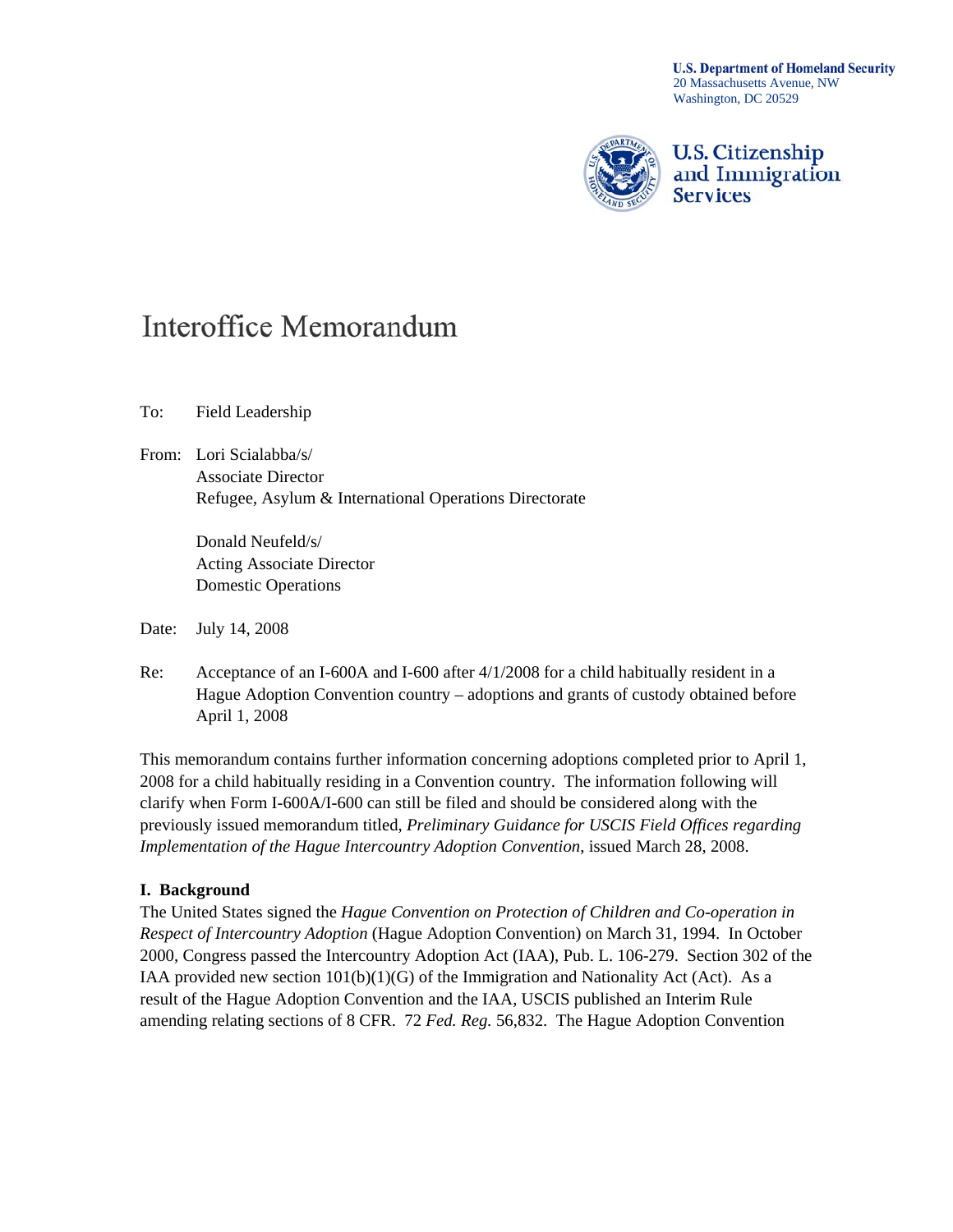Acceptance of an I-600A and I-600 after 4/1/2008 for a child habitually resident in a Hague country – adoptions and grants of custody obtained before April 1, 2008 Page 2

entered into force for the United States on April 1, 2008. 72 *Fed. Reg.* 71,730. The IAA and the Interim Rule became effective on the same day. *Cf.* 8 CFR 204.300. On March 28, 2008, a memorandum titled *Guidance for USCIS Field Offices regarding Implementation of the Hague Intercountry Adoption Convention* was issued to all field offices describing the process for accepting applications under the Hague Adoption Convention. This guidance did not address instructions on the filing procedures for a prospective adoptive parent who adopted a child prior to April 1, 2008 in what is now a Convention country and whose case was not otherwise "grandfathered" by the filing of an I-600A or I-600 prior to April 1, 2008. This memorandum is to provide clarification to the field on this issue.

A "Convention adoptee" is defined as "a child habitually resident in a Convention country who is eligible to immigrate to the United States on the basis of a Convention adoption." 8 CFR 204.301. Furthermore, a "Convention adoption" is defined as an "adoption, on or after the Convention effective date, of an alien child habitually resident in a Convention country by a U.S. citizen habitually resident in the United States, when in connection with the adoption the child has moved, or will move, from the Convention country to the United States." *Id.* The Convention effective date is April 1, 2008. An adoption that was completed before April 1, 2008, is *not* a Convention adoption. The Hague Convention Adoption Rules at 8 CFR 204.300, *et seq.*, therefore, do not apply, in the case of a child adopted before April 1, 2008, even if the adoptive parents did not file a Form I-600A or Form I-600 before April 1, 2008.

## **II. Clarification of prior Guidance**

1

### A. *Adoptions completed before April 1, 2008*

As described above, a Convention adoption means an adoption that occurred on or after April 1, 2008, the effective date of the U.S. implementation of the Hague Adoption Convention. A prospective adoptive parent who plans to pursue a Convention adoption must follow the Hague Adoption Convention process, including the filing of Form I-800A and Form I-800, in any case in which the child is adopted on or after April 1, 2008, *unless* the adoptive parents filed a Form I-600A or Form I-600 before April 1, 2008.

In most cases, a Form I-600 $A<sup>1</sup>$  $A<sup>1</sup>$  $A<sup>1</sup>$  that indicates that the prospective adoptive parent plans to adopt from a Convention country should be rejected if the adoption occurred or will occur on or after April 1, 2008. The guidance issued on March 28, 2008 states, "Forms I-600A and I-600 may not be filed for a child who habitually resides in a Convention country on or after April 1, [2](#page-1-1)008."<sup>2</sup>

<span id="page-1-0"></span><sup>&</sup>lt;sup>1</sup> Form I-600A also includes Form I-600 filed concurrently with Form I-600A.

<span id="page-1-1"></span><sup>&</sup>lt;sup>2</sup> The guidance issued on March 28, 2008 does not preclude the filing of Form I-600 on behalf of a child habitually residing in a Convention country after April 1, 2008 if Form I-600A was filed prior to April 1, 2008.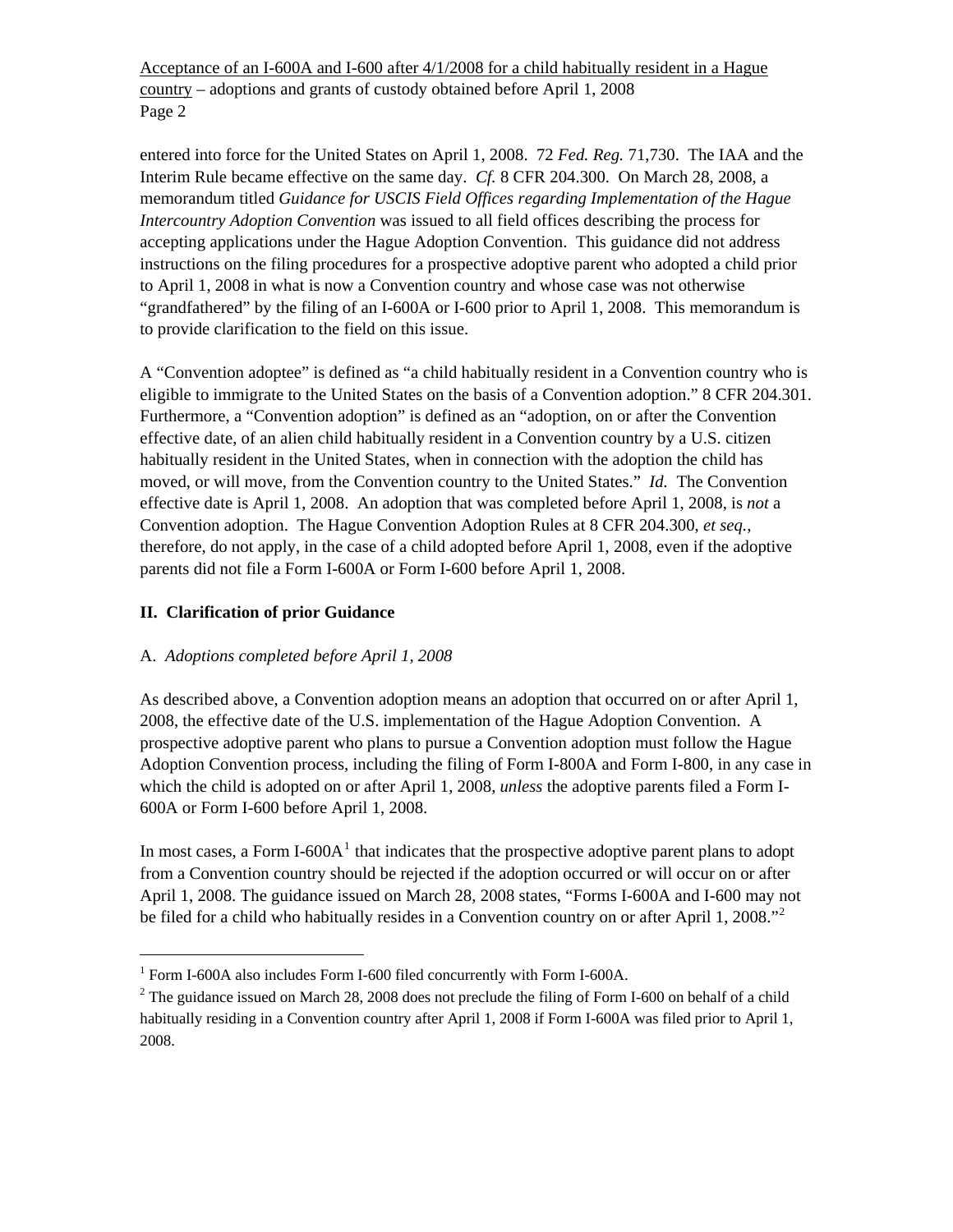Acceptance of an I-600A and I-600 after 4/1/2008 for a child habitually resident in a Hague country – adoptions and grants of custody obtained before April 1, 2008 Page 3

Additionally, if the prospective adoptive parent files Form I-600A and indicates that he/she will pursue an adoption from a Convention country, field offices have been instructed to reject the application.

However, full and final adoptions that were completed prior to the Convention effective date of April 1, 2008, are not Convention adoptions. Therefore, prospective adoptive parents who adopted a child prior to April 1, 2008, are still eligible to file under the orphan process, even if they did not file an initial Form I-600A or Form I-600 prior to April 1, 2008. For this reason, field offices should continue to accept Form I-600A and Form I-600 on behalf of a child who was adopted prior to April 1, 2008 in a Convention country.

#### B. *Custody granted before April 1, 2008, but adoption not completed*

Some prospective adoptive parents may have obtained some form of legal custody other than adoption before April 1, 2008, with the actual adoption occurring on or after April 1, 2008. Any adoption completed on or after April 1, 2008, is a Convention adoption. 8 CFR 204.301. The Hague Convention Adoption rules apply to any adoption, on or after April 1, 2008, of a child from a Convention country *unless* a Form I-600A or Form I-600 was filed before April 1, 2008. Thus, Form I-600A/I-600 should not be accepted if the prospective adoptive parent only had legal custody of the child prior to April 1, 2008, but completed the adoption (or intends to adopt) on or after April 1, 2008.

Cases involving a grant of custody before April 1, 2008, with the adoption completed on or after April 1, 2008, present a special concern with respect to 8 CFR 204.309(b)(1). This provision requires denial of a Form I-800 if the prospective adoptive parents adopted the child, or acquired custody for purposes of adoption, before the provisional approval of the Form I-800. This provision, however, was not in force before April 1, 2008. A prospective adoptive parent who obtained custody before this date would not have been under any obligation to defer the acquisition of custody. If a Form I-800 petitioner establishes, therefore, that he or she obtained custody for purposes of adoption *before* April 1, 2008, USCIS will not deny the Form I-800 based solely on the basis of a regulation, 8 CFR 204.309(b)(1), that was not in force at the time of the grant of custody. The child's adoption on or after April 1, 2008, would still, however, be a Convention adoption. For this reason, even if custody was granted before April 1, 2008, the prospective adoptive parents must defer completion of the adoption until after provisional approval of the Form I-800.

Note that "custody for purposes of adoption" is defined in 8 CFR 204.301, and requires a formal grant of custody by the court or administrative entity with authority to make the formal grant. A proposed adoption placement or "match" that did not include a formal grant of custody is not within the scope of the definition. Thus, if there was an informal match, but not a formal grant of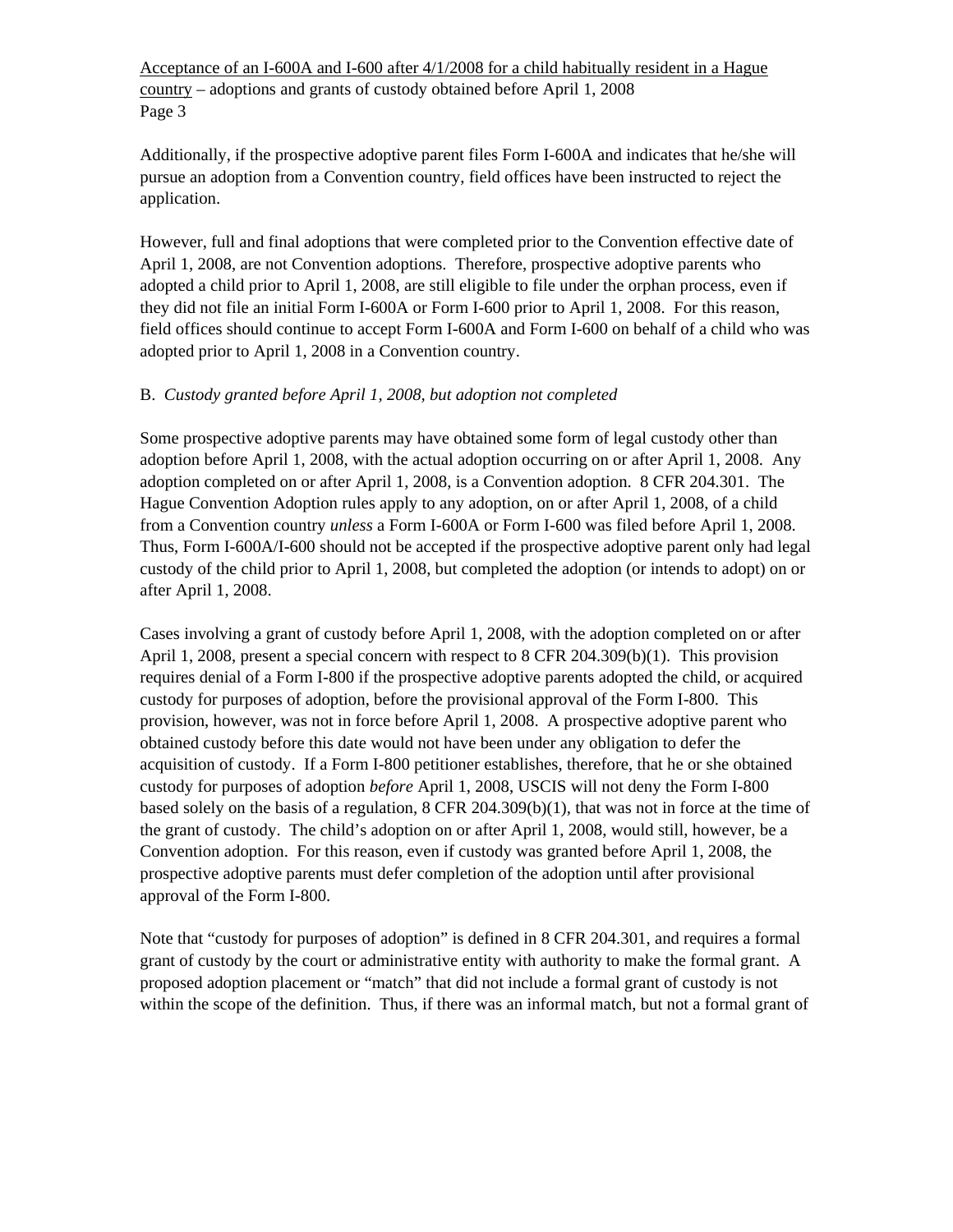Acceptance of an I-600A and I-600 after 4/1/2008 for a child habitually resident in a Hague country – adoptions and grants of custody obtained before April 1, 2008 Page 4

custody before April 1, 2008, then a grant of custody on or after April 1, 2008, would be contrary to 8 CFR 204.309(b)(1), unless USCIS has provisionally approved the Form I-800.

#### **III. Implementation**

In order to assist field offices in screening these applications and to address Forms I-600A/I-600 that have been erroneously rejected, the previously issued I-600A rejection notice has been updated to advise parents to resubmit Form I-600A along with a copy of the full and final adoption decree and a copy of the rejection notice.

#### DISTRIBUTION LIST:

REGIONAL DIRECTORS SERVICE CENTER DIRECTORS DISTRICT DIRECTORS (including foreign) FIELD OFFICE DIRECTORS (including foreign) NATIONAL BENEFITS CENTER DIRECTOR